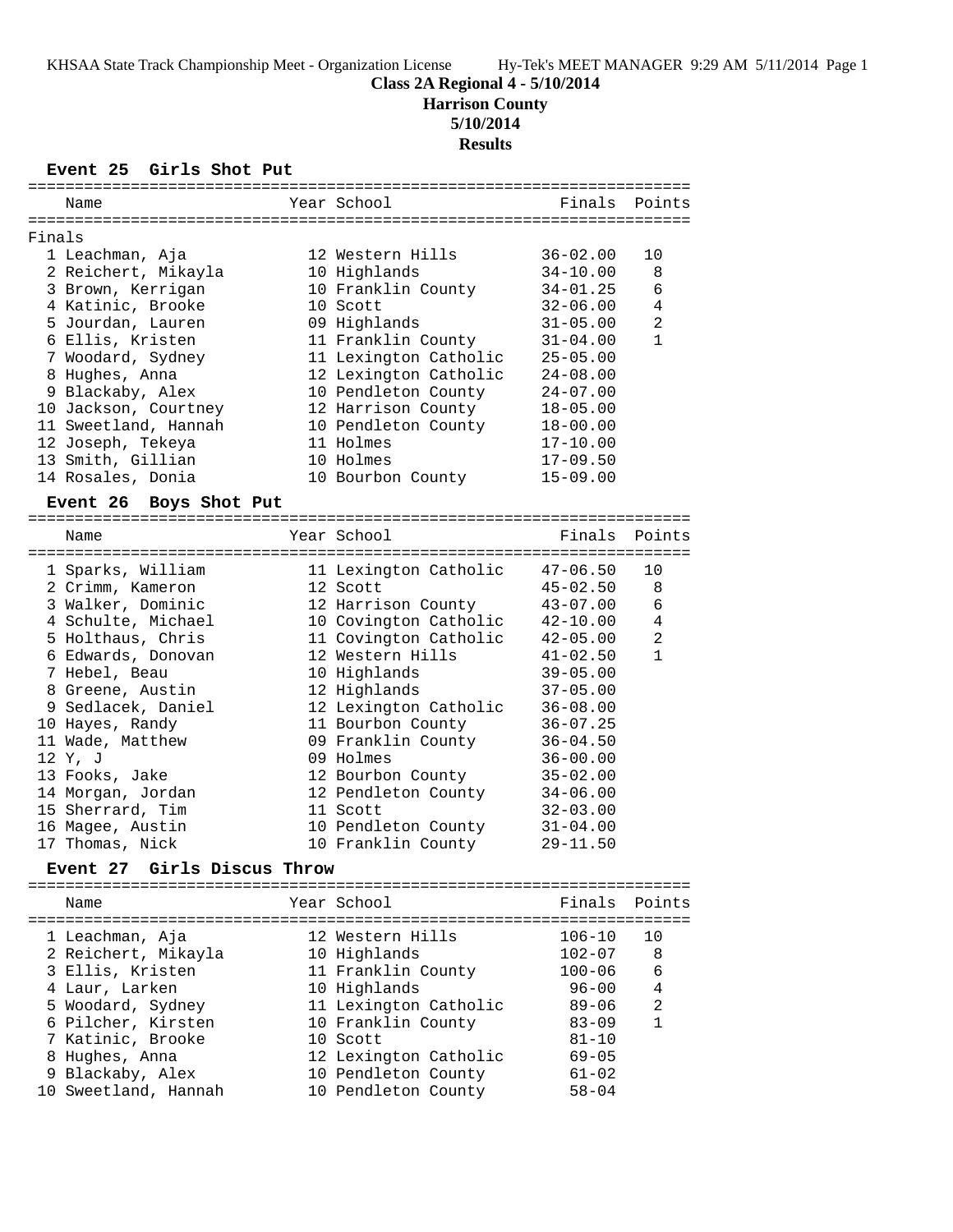KHSAA State Track Championship Meet - Organization License Hy-Tek's MEET MANAGER 9:29 AM 5/11/2014 Page 2

### **Class 2A Regional 4 - 5/10/2014**

**Harrison County**

**5/10/2014**

**Results**

#### **....Event 27 Girls Discus Throw**

| 11 Jackson, Courtney | 12 Harrison County | $50 - 10$ |
|----------------------|--------------------|-----------|
| 12 Rosales, Donia    | 10 Bourbon County  | $46 - 09$ |
| 13 Joseph, Tekeya    | 11 Holmes          | $44 - 00$ |
| 14 Smith, Gillian    | 10 Holmes          | $40 - 11$ |

#### **Event 28 Boys Discus Throw**

| Name                | Year School           | Finals Points |                |
|---------------------|-----------------------|---------------|----------------|
| 1 Walker, Dominic   | 12 Harrison County    | 131-06        | 10             |
| 2 Crimm, Kameron    | 12 Scott              | 129-06        | 8              |
| 3 Foertsch, Luke    | 11 Covington Catholic | $128 - 09$    | 6              |
| 4 Groeschen, Clay   | 11 Scott              | $127 - 02$    | 4              |
| 5 Fooks, Jake       | 12 Bourbon County     | 119-06        | $\mathfrak{D}$ |
| 6 Sedlacek, Daniel  | 12 Lexington Catholic | $113 - 00$    | 1              |
| 7 Hayes, Randy      | 11 Bourbon County     | $111 - 05$    |                |
| 8 Bravard, Drew     | 09 Highlands          | $110 - 10$    |                |
| 9 Sparks, William   | 11 Lexington Catholic | $110 - 05$    |                |
| 10 Wallin, Shaun    | 12 Harrison County    | $97 - 08$     |                |
| 11 Pilger, Thomas   | 09 Covington Catholic | $96 - 06$     |                |
| 12 Wade, Matthew    | 09 Franklin County    | $91 - 06$     |                |
| 13 Morgan, Jordan   | 12 Pendleton County   | $83 - 09$     |                |
| 14 Thomas, Nick     | 10 Franklin County    | $82 - 11$     |                |
| 15 Merkle, Nathan   | 12 Highlands          | $79 - 04$     |                |
| 16 Magee, Austin    | 10 Pendleton County   | $72 - 11$     |                |
| 17 Edwards, Donovan | 12 Western Hills      | $26 - 03$     |                |
|                     |                       |               |                |

#### **Event 29 Girls Long Jump**

======================================================================= Name Year School Finals Points ======================================================================= 1 Cook, Kassidy 11 Harrison County 16-06.00 10 2 Curlin, Anna 12 Western Hills 16-03.00 8 3 Schenck, Hannah 11 Highlands 15-10.00 6 4 Phillips, Lauren 11 Lexington Catholic 15-00.00 4 5 Tracy, Frances 12 Highlands 14-10.00 2 6 Lail, Mia 11 Harrison County 14-03.00 1 7 Harris, Gabrielle 11 Holmes 13-05.75 8 Radenhausen, Lauren 10 Scott 13-02.25 9 Lee, Mia 11 Scott 13-02.00 10 Woodard, Nicole 11 Lexington Catholic 13-01.00 11 Sweetland, Hannah 10 Pendleton County 9-09.00

### **Event 30 Boys Long Jump**

======================================================================= Name The Year School The Finals Points ======================================================================= 1 Wiliams, Javon 10 Harrison County 20-09.75 10 2 Kelly, Patrick 09 Lexington Catholic 20-06.25 8 3 Vickers, Freddie 11 Holmes 20-03.00 6 4 Hunter, Justin 12 Harrison County 19-07.50 4 5 Raymond, Nick 11 Western Hills 19-06.00 2 6 Mcdowell, Logan 11 Covington Catholic J19-06.00 1 7 Moore, Collin 11 Lexington Catholic 19-04.00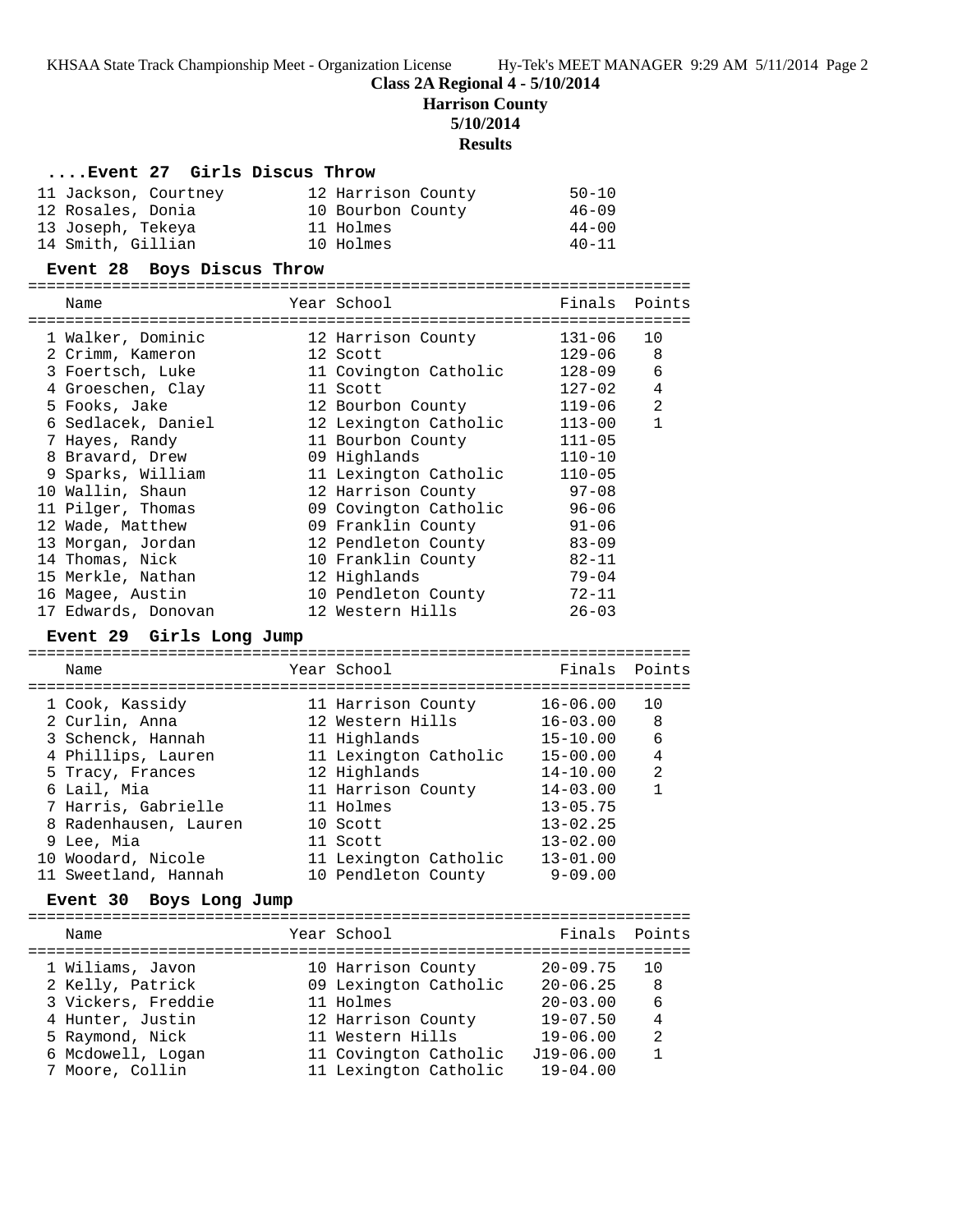KHSAA State Track Championship Meet - Organization License Hy-Tek's MEET MANAGER 9:29 AM 5/11/2014 Page 3

**Class 2A Regional 4 - 5/10/2014**

**Harrison County**

**5/10/2014**

# **Results**

## **....Event 30 Boys Long Jump**

| 8 Vanorio, Caleb    | 11 Pendleton County   | $19 - 00.00$ |
|---------------------|-----------------------|--------------|
| 9 Toebbe, Henry     | 09 Covington Catholic | $18 - 05.00$ |
| 10 Berry, Derrick   | 11 Scott              | $17 - 09.00$ |
| 11 Zeigler, Ben     | 10 Highlands          | $17 - 05.00$ |
| 12 Anderson, Austin | 12 Highlands          | $16 - 01.50$ |
| 13 Hess, Chris      | 09 Pendleton County   | $14 - 00.75$ |
| 14 Mathews, Tristan | 10 Holmes             | $13 - 01.50$ |

### **Event 31 Girls Triple Jump**

#### ======================================================================= Finals Doints

| <b>Natue</b>       | ICAL SCIRCL           |              | PINGIS PUINLS  |
|--------------------|-----------------------|--------------|----------------|
| 1 Schenck, Hannah  | 11 Highlands          | $34 - 08.50$ | <u>າດ</u>      |
| 2 Phillips, Lauren | 11 Lexington Catholic | $34 - 05.50$ | 8              |
| 3 Cook, Kassidy    | 11 Harrison County    | $33 - 06.00$ | 6              |
| 4 Tracy, Frances   | 12 Highlands          | $30 - 03.00$ | $\overline{4}$ |
| 5 Woodard, Nicole  | 11 Lexington Catholic | $29 - 11.50$ | 2              |
| 6 Lail, Mia        | 11 Harrison County    | $27 - 10.50$ |                |
|                    |                       |              |                |

## **Event 32 Boys Triple Jump**

| Name              | Year School           | Finals Points |                |
|-------------------|-----------------------|---------------|----------------|
| 1 Hunter, Justin  | 12 Harrison County    | $41 - 07.25$  | 10             |
| 2 Stuber, Andrew  | 11 Lexington Catholic | $39 - 10.00$  | -8             |
| 3 Hunter, Jeffrey | 12 Harrison County    | $38 - 06.00$  | 6              |
| 4 Raymond, Nick   | 11 Western Hills      | $38 - 03.00$  | $\overline{4}$ |
| 5 Jacobs, Nick    | 10 Covington Catholic | $37 - 10.00$  | $\mathfrak{D}$ |
| 6 Flynn, Adam     | 10 Covington Catholic | $37 - 00.25$  | $\mathbf{1}$   |
| 7 Hayes, Jalen    | 12 Highlands          | $36 - 06.00$  |                |
| 8 Moore, Collin   | 11 Lexington Catholic | $36 - 00.50$  |                |
| -- Brown, Robert  | 09 Scott              | ND            |                |

## **Event 33 Girls High Jump**

| Name              | Year School           | Finals Points |                |
|-------------------|-----------------------|---------------|----------------|
| 1 Cook, Kassidy   | 11 Harrison County    | $4 - 11.00$   | 1 N            |
| 2 Cornett, Mallie | 09 Lexington Catholic | $4 - 10.00$   | -8             |
| 3 Schenck, Hannah | 11 Highlands          | $4 - 06.00$   | 6              |
| 4 Farrell, Sarah  | 10 Scott              | $4 - 04.00$   | $\overline{4}$ |
| 5 Hatfield, Tara  | 09 Scott              | $4 - 02.00$   | 2              |
| 6 Long, Alaria    | 08 Holmes             | $J4 - 02.00$  |                |

### **Event 34 Boys High Jump**

| Finals Points<br>Year School<br>Name<br>09 Lexington Catholic<br>1 Kelly, Patrick<br>$6 - 04.00$<br>ີ 1 N<br>2 Ritchie, Mason<br>12 Harrison County<br>$6 - 02.00$<br>8<br>3 Vickers, Freddie<br>6<br>11 Holmes<br>$6 - 00.00$<br>09 Highlands<br>4 Pulsfort, Jared<br>4<br>$5 - 08.00$<br>11 Harrison County<br>$J5 - 08.00$<br>2<br>5 Kenney, Jordan<br>09 Western Hills<br>6 Seals, Thurman<br>$5 - 06.00$ |  |  |  |
|---------------------------------------------------------------------------------------------------------------------------------------------------------------------------------------------------------------------------------------------------------------------------------------------------------------------------------------------------------------------------------------------------------------|--|--|--|
|                                                                                                                                                                                                                                                                                                                                                                                                               |  |  |  |
|                                                                                                                                                                                                                                                                                                                                                                                                               |  |  |  |
|                                                                                                                                                                                                                                                                                                                                                                                                               |  |  |  |